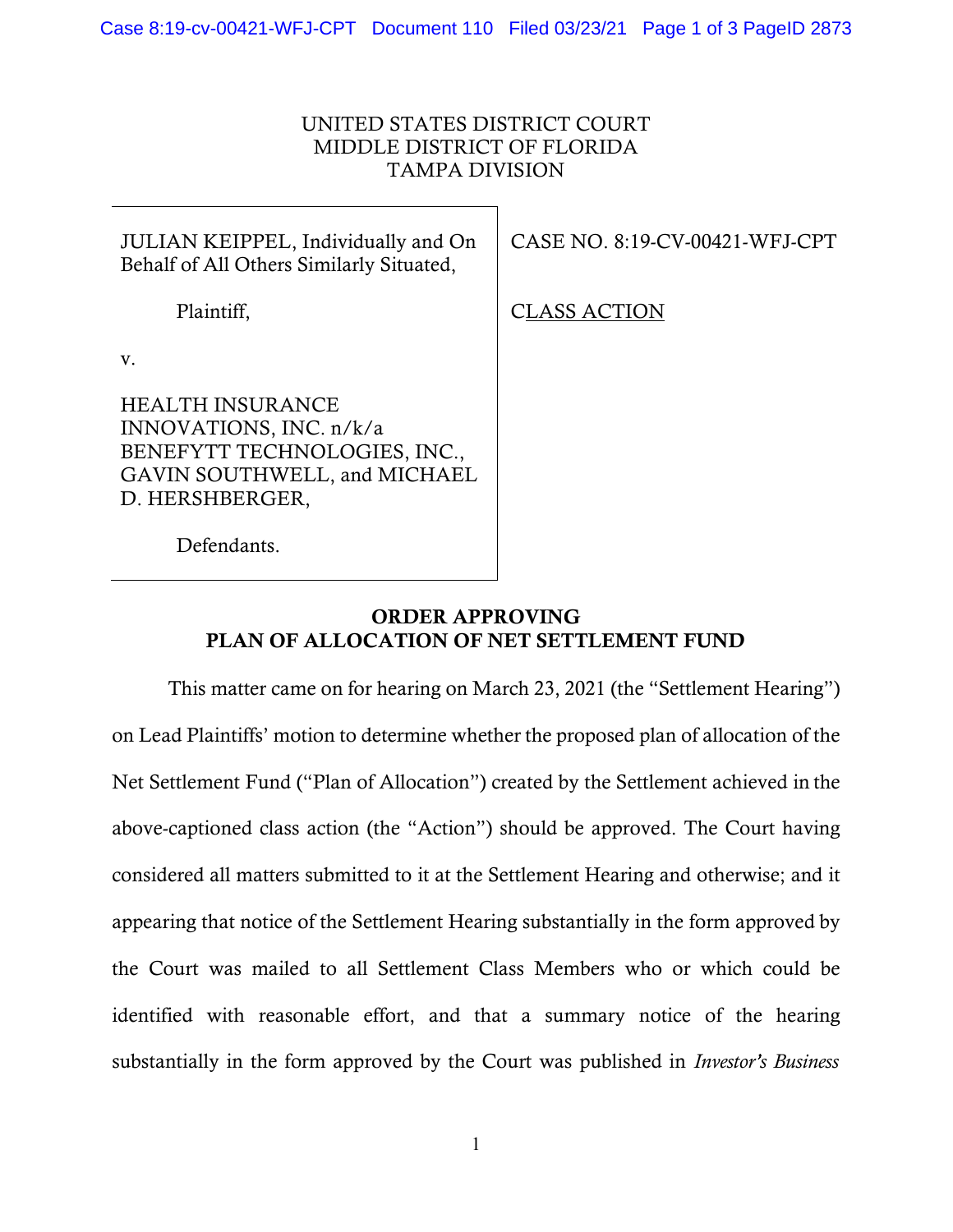*Daily* and was transmitted over the *PR Newswire* pursuant to the specifications of the Court; and the Court having considered and determined the fairness and reasonableness of the proposed Plan of Allocation,

NOW, THEREFORE, IT IS HEREBY ORDERED THAT:

1. This Order approving the proposed Plan of Allocation incorporates by reference the definitions in the Stipulation and Agreement of Settlement dated December 3, 2020, (ECF No. 100-2) (the "Stipulation"), and all terms not otherwise defined herein shall have the same meanings as set forth in the Stipulation.

2. The Court has jurisdiction to enter this Order approving the proposed Plan of Allocation, and over the subject matter of the Action and all parties to the Action, including all Settlement Class Members.

3. Notice of Lead Plaintiffs' motion for approval of the proposed Plan of Allocation was given to all Settlement Class Members who could be identified with reasonable effort. The form and method of notifying the Settlement Class of the motion for approval of the proposed Plan of Allocation satisfied the requirements of Rule 23 of the Federal Rules of Civil Procedure, the Private Securities Litigation Reform Act of 1995 (15 U.S.C. § 78u-4(a)(7)), due process, and all other applicable laws and rules, constituted the best notice practicable under the circumstances, and constituted due and sufficient notice to all persons and entities entitled thereto.

4. Copies of the Notice, which included the Plan of Allocation, were mailed to 25,531 potential Settlement Class Members and nominees, and no objections to the Plan of Allocation have been received.

2